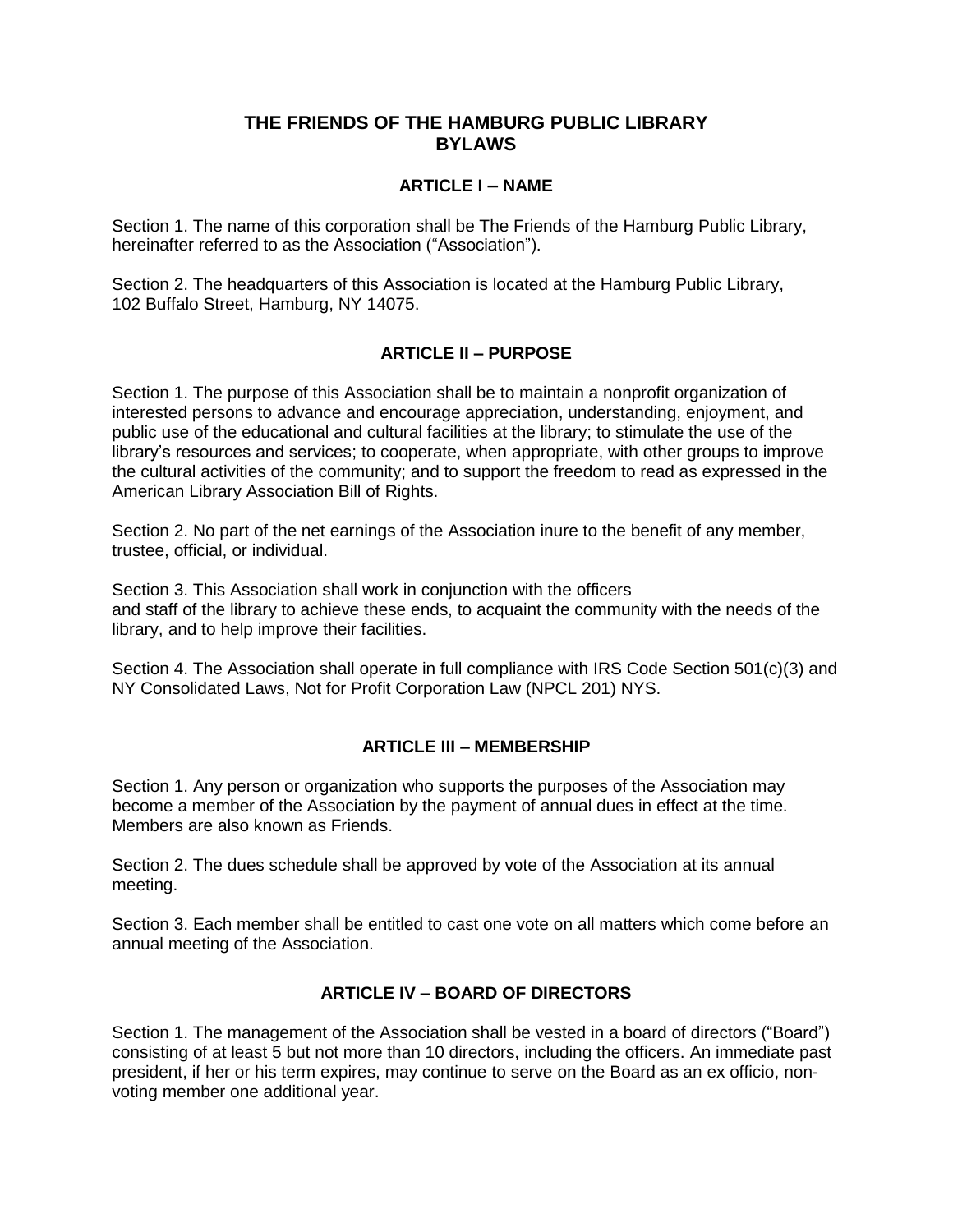Section 2. Candidates for the positions of officers and directors shall be nominated by a nominating committee appointed by the Board at least one (1) month before the annual meeting. Additional nominations may be made from the floor with the consent of the nominee.

Section 3. The officers of the Association, as determined by a vote of the members at the annual meeting, shall be a president, vice president, treasurer, secretary, and historian, each being a member of the Board.

Section 4. The term of the president, vice president and other officers is one (1) year; however, they may continue to serve, if reelected, for one additional term.

Section 5. One half of the directors, based upon the rounding of numbers as appropriate, shall be elected by a vote of the members of the Association at the annual meeting to replace those directors whose terms are expiring in that year.<sup>1</sup>

Section 6. The term of directors is two (2) consecutive years. A director may serve for two consecutive terms. A past director may be reappointed to the Board following an absence of at least one year.

Section 7. If a vacancy occurs among the directors, a nominating committee appointed by the directors may present for nomination one or more names of current members to fill the unexpired term to the Board. Vacancies shall be filled by a majority vote of directors at any duly constituted meeting of the Board. Vacancies among the directors may by left open until the next annual meeting.

Section 8. Removal Procedure. A director or officer may be removed for cause by vote of at least two-thirds of the directors, based upon the rounding of numbers as appropriate, attending a properly scheduled meeting where the item had been placed on the written agenda and distributed at least two weeks prior to the meeting. The directors are the sole arbiters of determining "for cause" for removing a director.

# **ARTICLE V – DUTIES OF THE OFFICERS**

Section 1. The president shall preside at all meetings of the Association and of the Board and appoint standing committees (membership, program, public relations, etc.) and the chairpersons thereof. The president is an ex-officio member of all committees, except the nominating committee. The president is also responsible for the signing of checks, together with the treasurer

Section 2. The vice president shall, in the absence or disability of the president, perform all the functions of the president with the exception of the duty of signing checks during such absence or disability unless specifically authorized by the Board.

 $\overline{a}$ 

<sup>&</sup>lt;sup>1</sup> In the first year of the Association or the first year of the Associaton's reorganization, one half of the directors will be nominated for a one-year term and one half of the directors will be nominated for a two-year term. The persons nominated for a one-year term may be reappointed at the end of that term for one additional two-year term. The persons nominated for a two-year term may be reappointed at the end of that term for one additional two-year term.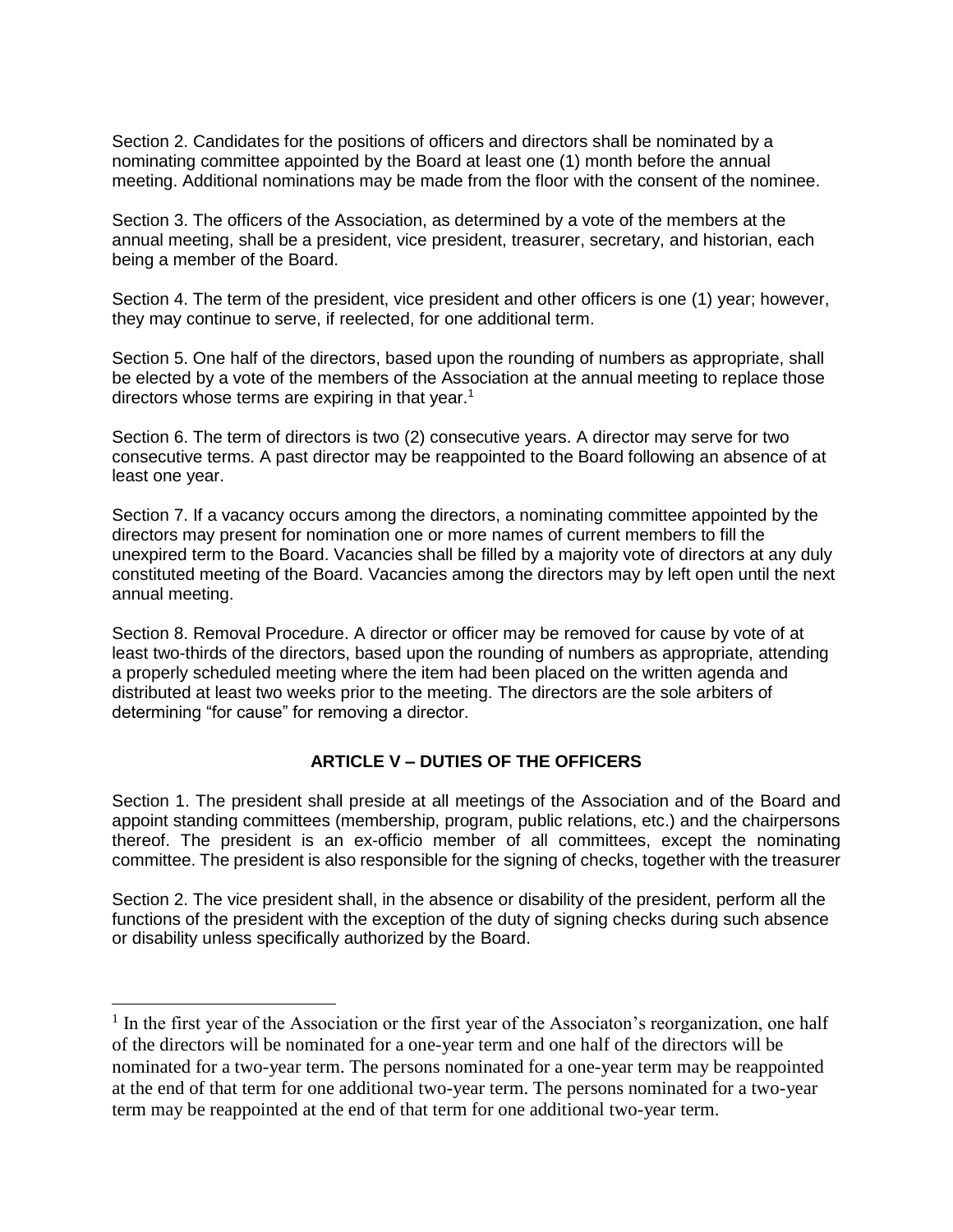Section 3. The treasurer shall be responsible for handling all monies of the Association and shall keep appropriate and accurate records. A financial report shall be presented at all meetings of the Board and at the annual meeting of the Association. The treasurer is also responsible for the signing of checks together with the president of the Board.

Section 4. The secretary shall keep a record of all meetings of the Board and of the Association. The secretary shall distribute a draft of the minutes prior to each meeting, and record for the permanent record any corrections made at the time of acceptance. At the end of each year, the secretary shall provide a complete set of the official minutes to the Friends Office for long-term retention.

Section 5. The historian shall keep an accurate record of all current and former members and keep a record of all initiatives supported by the Association. The historian shall be responsible for the public dissemination of initiatives (via photos, videos, and other publications) of the Association.

#### **ARTICLE VI – MEETINGS**

Section 1. The annual meeting of the Association shall be held once a year, at a time and place determined by the Board. Two-thirds of the membership shall constitute a quorum, and action on motions shall be decided by a vote of a majority of those present. Notices of meetings shall be sent at least two weeks in advance of the date thereof. Notices may be sent via phone, text, email, or U.S. Mail as specified by the Board.

Section 2. Special meetings of the Association may be called by the president or the Board or upon written request to the Board by at least five members. The notice shall be sent at least two weeks prior to the date of the meeting. The business to be discussed shall be stated in the notification to all Association members. Notices may be sent via phone, text, email, or U.S. Mail as specified by the president or Board.

Section 3. Regular meetings of the Board shall take place at least four times a year. A majority of directors shall constitute a quorum, and motions shall be carried by a vote of the majority of directors present. It is expected that the Board will develop programs and projects that will increase fundraising as well as the visibility of the library and the Association. The Board may determine and assign task forces to implement these programs and projects and oversee their accomplishment. Notices shall be sent to directors at least one week before the meeting. Notices may be sent via phone, text, email, or U.S. Mail as specified by the president or Board.

Section 4. Special Board meetings may be called by the president with at least forty-eight hours notice to directors. Notices may be sent via phone, text, or email as specified by the president or Board.

Section 5. The director of the library, president of the Board, and/or other staff members will be invited to attend Board meetings and participate on a non-voting basis, as requested and permitted by the president or Board.

#### **ARTICLE VII – DUES**

Section 1. Dues shall be payable annually.